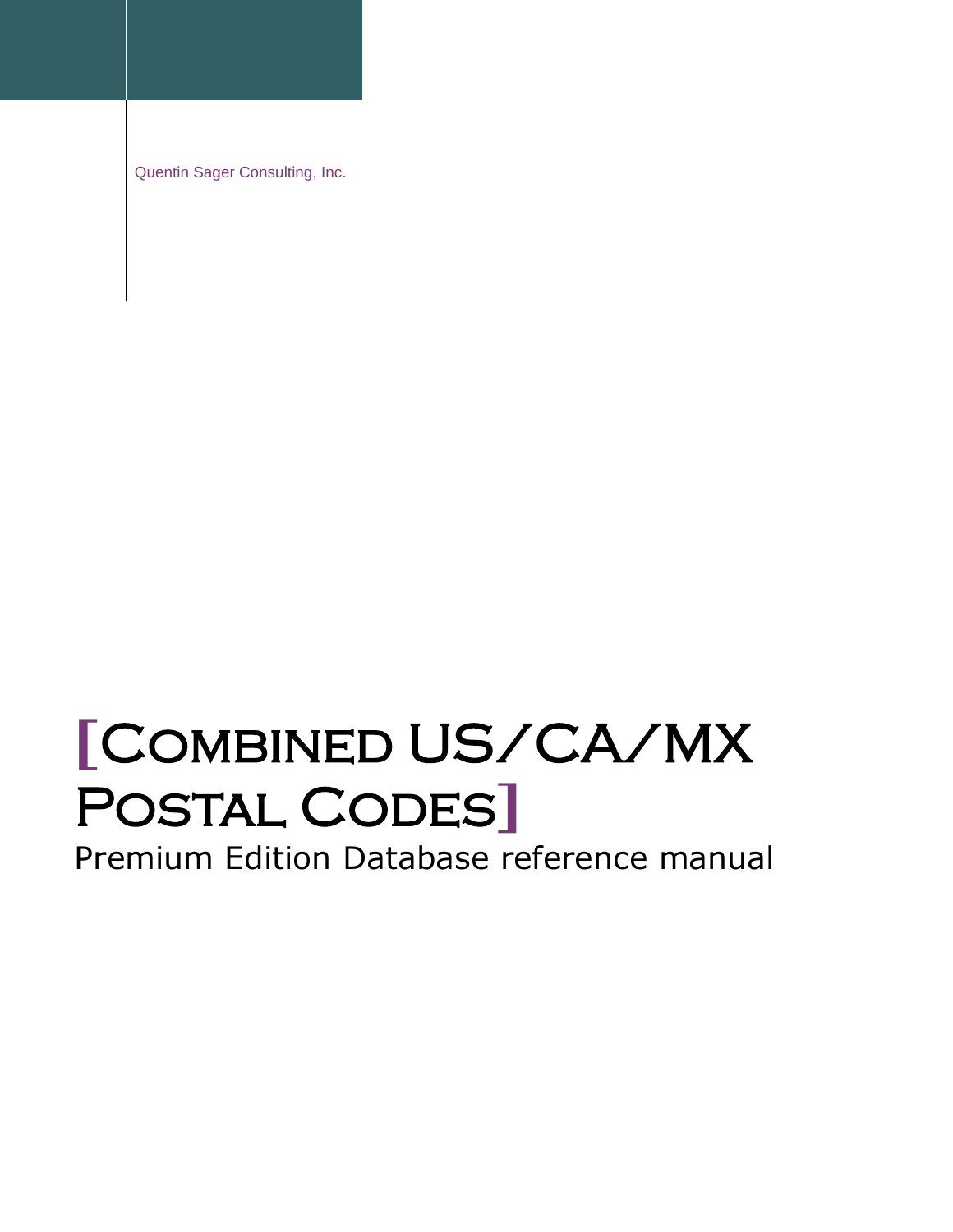This document contains the data set and file specifications for the Combined US/CA/MX Postal Codes Premium Edition database. These specifications are subject to change without notice. The data it describes is furnished under a license agreement, and may be used or copied only in accordance with the terms of the license agreement.

Premium Edition Reference Manual Revised: April 18, 2015

#### Published by: **Quentin Sager Consulting, Inc. 1589 South Wallace Point Crystal River, FL 34429**

Copyright © 2016 Quentin Sager Consulting, Inc. All rights reserved.

No part of this publication may be reproduced in any form, in an electronic retrieval system or otherwise, without the prior written permission of Quentin Sager Consulting, Inc.

#### **Disclaimer and Limitation of Liability**

The information provided in this document is directed solely to users who have the appropriate degree of experience to understand and interpret its contents in accordance with generally accepted engineering, industry, or other professional standards and applicable regulations.

NO REPRESENTATION OR WARRANTY IS MADE THAT THE INFORMATION IS TECHNICALLY ACCURATE OR SUFFICIENT OR CONFORMS TO ANY STATUTE, GOVERNMENTAL RULE OR REGULATION, AND FURTHER NO REPRESENTATION OR WARRANTY IS MADE OF MERCHANTABILITY OR FITNESS FOR ANY PARTICULAR PURPOSE OR AGAINST INFRINGEMENT OF INTELLECTUAL PROPERTY RIGHTS. QUENTIN SAGER CONSULTING SHALL NOT BE LIABLE, BEYOND THE AMOUNT OF ANY SUM RECEIVED IN PAYMENT BY QUENTIN SAGER CONSULTING FOR THIS DOCUMENT, WITH RESPECT TO ANY CLAIM, AND IN NO EVENT SHALL QUENTIN SAGER CONSULTING BE LIABLE FOR LOST PROFITS OR OTHER INCIDENTAL OR CONSEQUENTIAL DAMAGES. QUENTIN SAGER CONSULTING EXPRESSLY ADVISES THAT ANY AND ALL USE OF OR RELIANCE UPON THE INFORMATION PROVIDED IN THIS DOCUMENT IS AT THE RISK OF THE USER.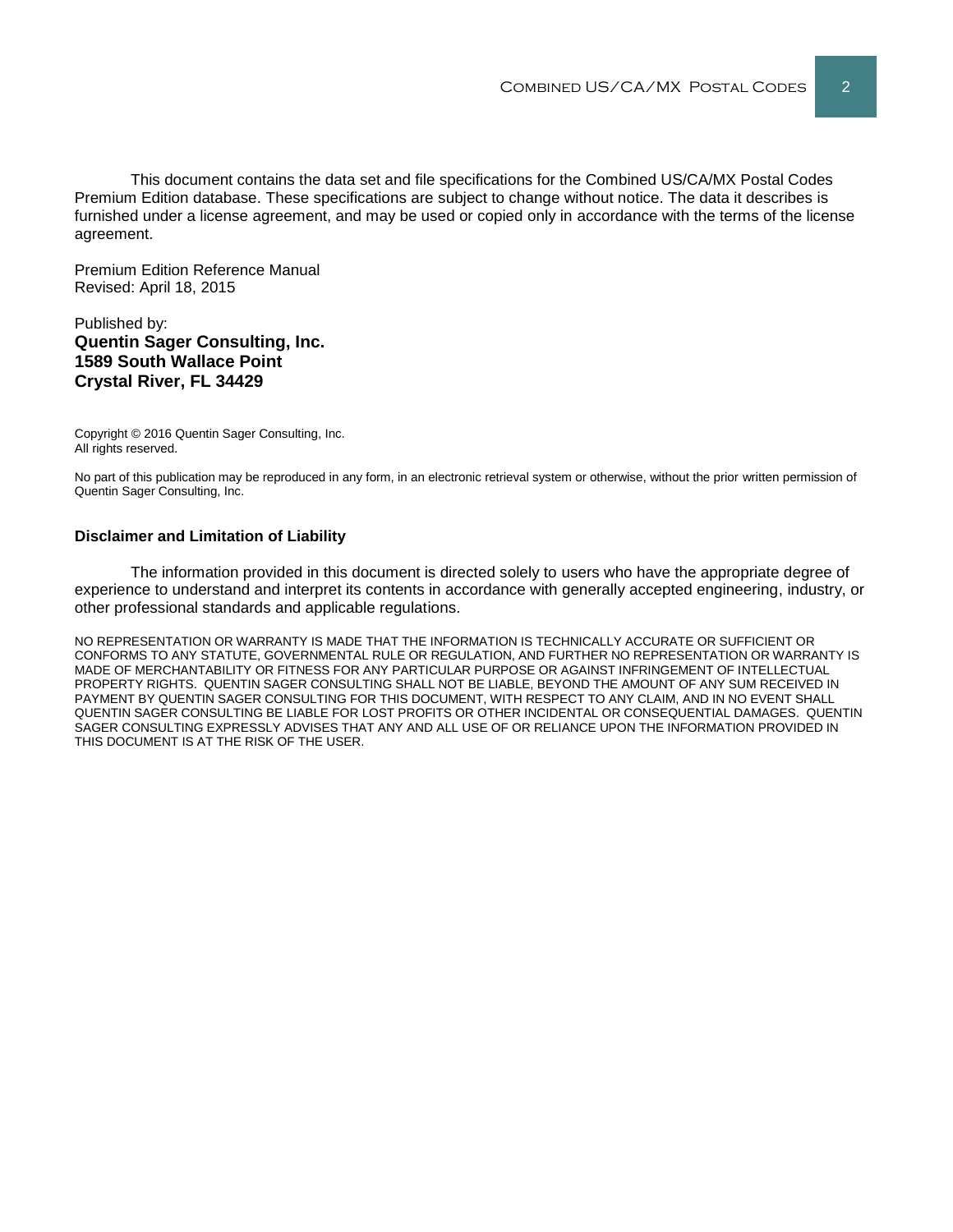## File Names and Descriptions

Each table *(file)* in the Combined US/CA/MX Postal Codes Premium Edition database is delivered in flat, delimited text file format (commonly referred to as comma-separated-value or CSV format). The Combined US/CA/MX Postal Codes Premium Edition database is easily imported to and accessed through most contemporary database engines including (but not limited to) MySQL, PostgreSQL, SQLite, Oracle, IBM DB2, Microsoft SQL Server, Microsoft Access, or similar tool.

The data should be imported as Unicode UTF-8 text. For each file in the Combined US/CA/MX Postal Codes Premium Edition database; the first row contains field names (column headers), fields are terminated by a single comma "," character, fields are optionally enclosed using a double quote character, and lines (rows) are terminated with a two character carriage return line feed (CR + LF) sequence.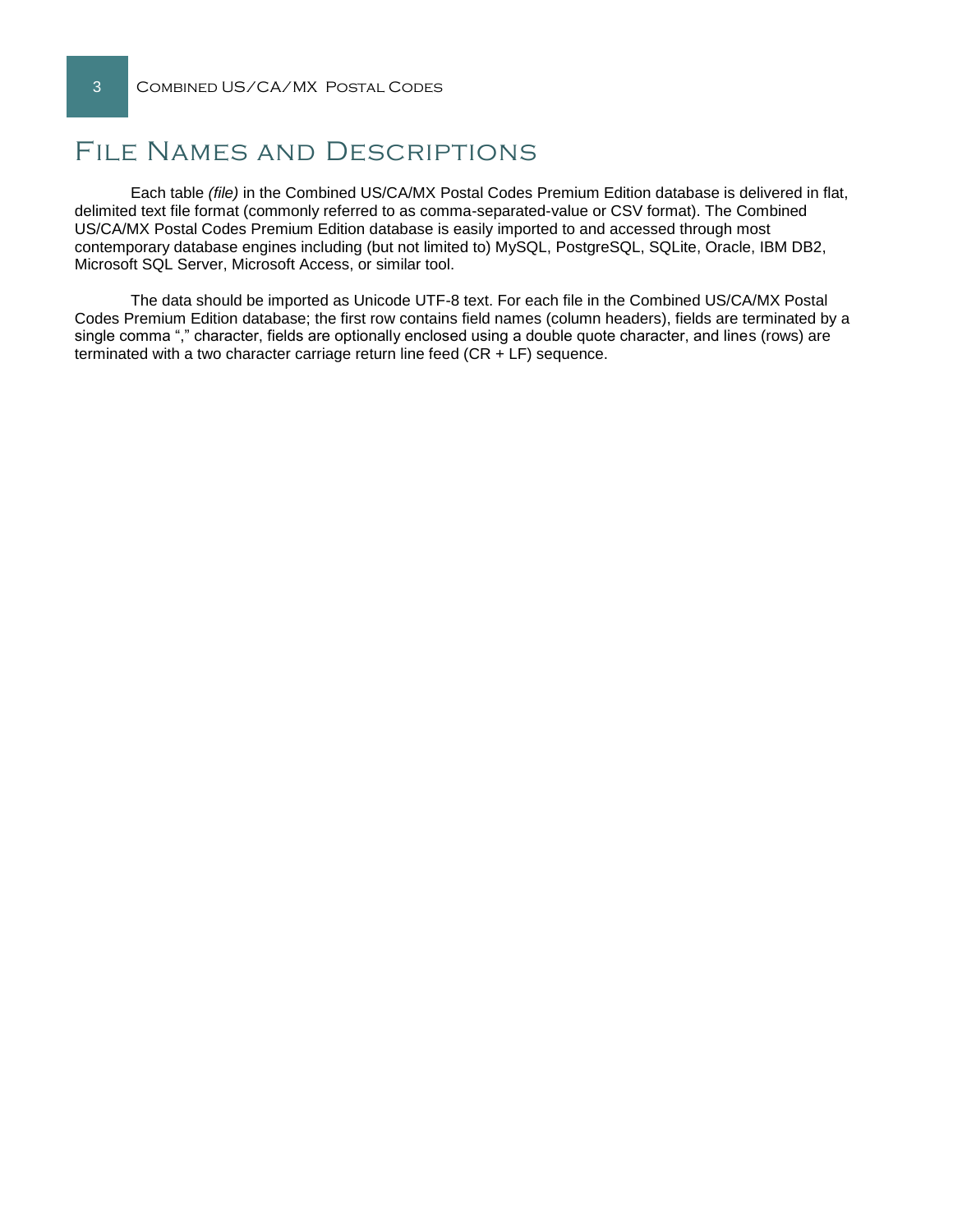# Record Layouts and Field Descriptions

## **FILE: uscamx\_premium.csv**

| <b>Field</b>             | <b>Description</b>                                                                                                                                                                                                                             |  |  |  |  |
|--------------------------|------------------------------------------------------------------------------------------------------------------------------------------------------------------------------------------------------------------------------------------------|--|--|--|--|
| <b>PostalCode</b>        | United States, Canada or Mexico ZIP or postal code.                                                                                                                                                                                            |  |  |  |  |
|                          | 5-digit United States Postal Service ZIP Code<br>5-digit SEPOMEX postal code<br>7-character Canada Post postal code; formatted 3-character Forward Sortation<br>Area (FSA), space, 3-character Local Delivery Unit (LDU)                       |  |  |  |  |
| <b>Place</b>             | Settlement, town, community, colony, or locale name.                                                                                                                                                                                           |  |  |  |  |
|                          | Mexico entries only                                                                                                                                                                                                                            |  |  |  |  |
| <b>City</b>              | The city, community, station or other name for the postal code area.                                                                                                                                                                           |  |  |  |  |
| <b>CountyName</b>        | Name of the Mexico municipality or predominate United States county or county<br>equivalency the postal code is located in.                                                                                                                    |  |  |  |  |
| <b>StateProvinceName</b> | The full name for the state, province or territory the postal code is located in                                                                                                                                                               |  |  |  |  |
| <b>StateProvince</b>     | ISO 3166-2 country subdivision code.<br>US - 2 character USPS state or territory abbreviation<br>CA - 2 character Canada Post province or territory abbreviation<br>MX-2-4 character SEPOMEX state abbreviation                                |  |  |  |  |
| <b>Country</b>           | ISO 3166-1 two character country code<br><b>US</b> - United States<br>$CA - Canada$<br>$MX - Mexico$                                                                                                                                           |  |  |  |  |
| <b>CityType</b>          | USPS or Canada Post recognition of the City name when used with this postal code                                                                                                                                                               |  |  |  |  |
|                          | $P$ – the specified city name is the official city name for this postal code.<br>$A$ – the city name is an acceptable alternate for use with this postal code<br>$N$ – the specified city name is not acceptable for use with this postal code |  |  |  |  |
| PostalCodeType           | The postal code definition or type for delivery purposes.                                                                                                                                                                                      |  |  |  |  |
|                          | <b>United States entries</b><br><b>S</b> – A standard ZIP Code<br>$P - A$ ZIP Code used only for Post Office Boxes<br>$U - A ZIP$ Code used for a unique organization<br>M - An APO/FPO (Military) ZIP Code<br>Mexico and Canada entries       |  |  |  |  |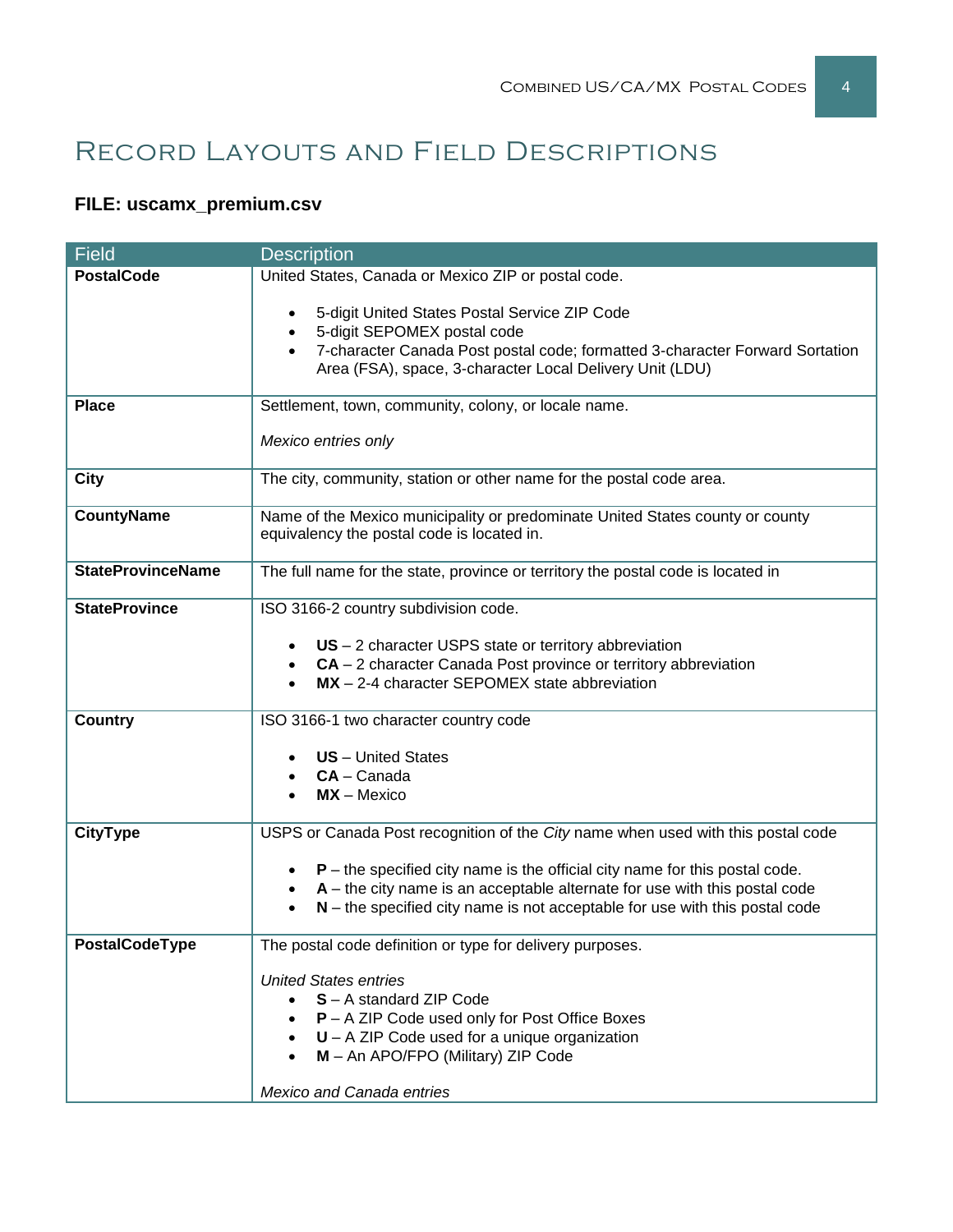|                 | $U - urban$<br>$R$ – rural                                                                                                                                                                                                                                                                                                                                                                       |
|-----------------|--------------------------------------------------------------------------------------------------------------------------------------------------------------------------------------------------------------------------------------------------------------------------------------------------------------------------------------------------------------------------------------------------|
| <b>FIPS</b>     | County or county equivalent code.<br>US - 5-digit FIPS county code<br>MX - 5-digit INEGI municipality code                                                                                                                                                                                                                                                                                       |
| <b>AreaCode</b> | Predominate 3-digit telephone area code. United States or Canadian 3-digit Numbering<br>Plan Area (NPA) or 3-digit Mexican Region Identification Number (NIR).                                                                                                                                                                                                                                   |
| <b>Overlay</b>  | Additional telephone area codes in use when the predominate telephone area code is<br>an overlayed area code. Multiple entries are separated by an ASCII forward slash "I"<br>character.                                                                                                                                                                                                         |
| <b>TimeZone</b> | The time zone the postal code is located in.<br>$AK - Alaska$<br>AS - (American) Samoa<br>$AT - Atlantic$<br>$CA - Caroline$<br>CH - Chamorro<br>$CT - Central$<br>$ET - Eastern$<br>HT - Hawaii-Aleutian<br><b>MA</b> – Marshall<br><b>MT</b> – Mountain<br>NT - Newfoundland<br><b>PA</b> – Palau<br>$PT - Pacific$<br>EE - Eastern European<br>CE - Central European<br>WE - Western European |
| <b>DST</b>      | Y/N indicator specifying whether daylight savings time is recognized                                                                                                                                                                                                                                                                                                                             |
| <b>UTC</b>      | Time zone the postal code is located in specified as a Universal Time Coordinate offset                                                                                                                                                                                                                                                                                                          |
| Latitude        | Latitude in decimal degrees to the approximate geographic center of the postal code<br>service area.                                                                                                                                                                                                                                                                                             |
| Longitude       | Longitude in decimal degrees to the approximate geographic center of the postal code<br>service area.                                                                                                                                                                                                                                                                                            |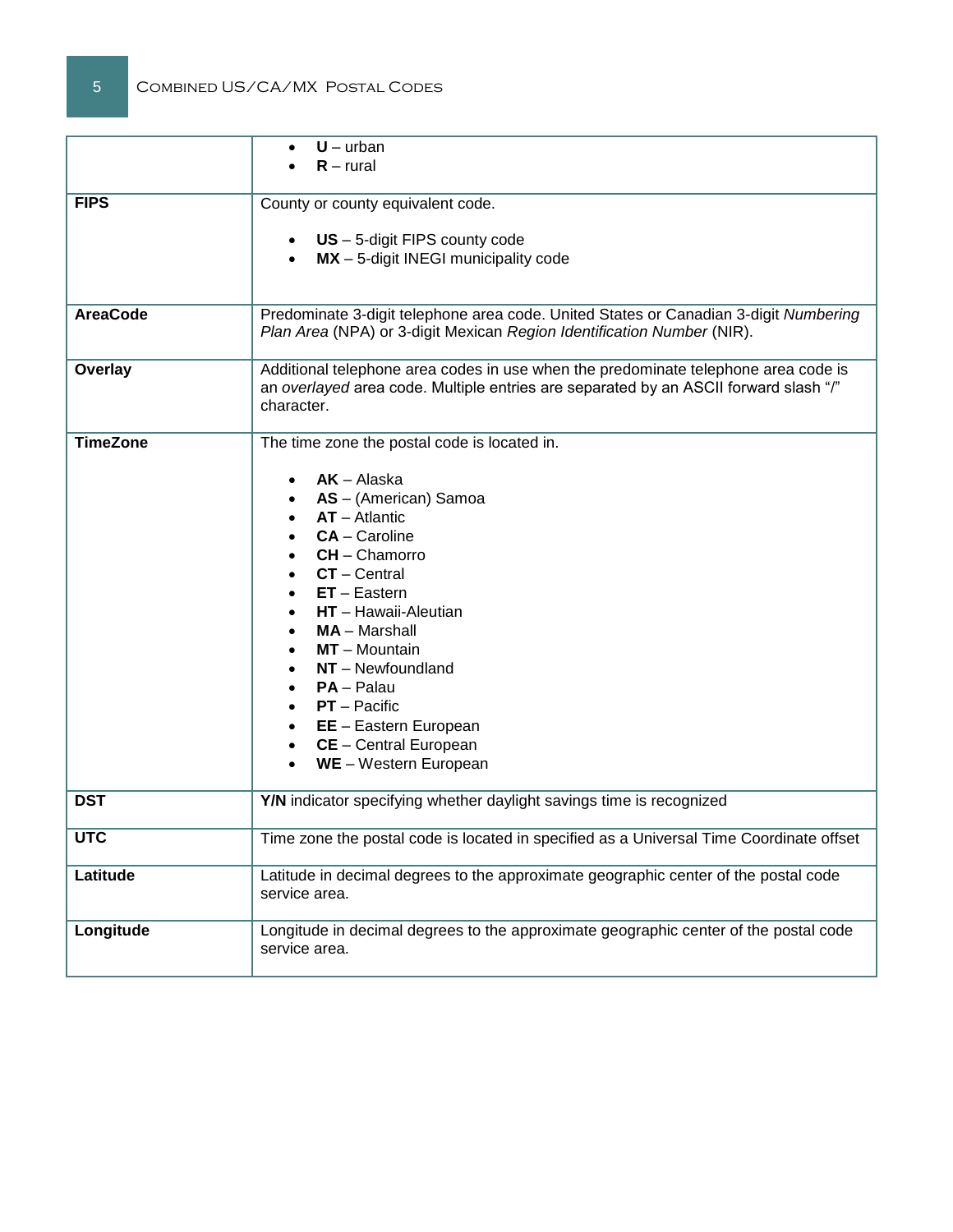# SQL Scripts and Schemas

### **MySQL**

CREATE TABLE `uscamx` ( `PostalCode` char(7) NOT NULL, `Place` varchar(64) DEFAULT NULL, `City` varchar(64) DEFAULT NULL, `CountyName` varchar(64) DEFAULT NULL, `StateProvinceName` varchar(64) NOT NULL, `StateProvince` varchar(5) NOT NULL, `Country` char(2) NOT NULL, `CityType` char(1) DEFAULT NULL, `PostalCodeType` char(1) DEFAULT NULL, `FIPS` char(5) DEFAULT NULL, `AreaCode` char(3) DEFAULT NULL, `Overlay` varchar(128) DEFAULT NULL, `TimeZone` char(2) DEFAULT NULL, `DST` char(1) DEFAULT NULL, `UTC` char(6) DEFAULT NULL, `Latitude` double DEFAULT NULL, `Longitude` double DEFAULT NULL, KEY `postal` (`PostalCode`) ) ENGINE=MyISAM DEFAULT CHARSET=utf8;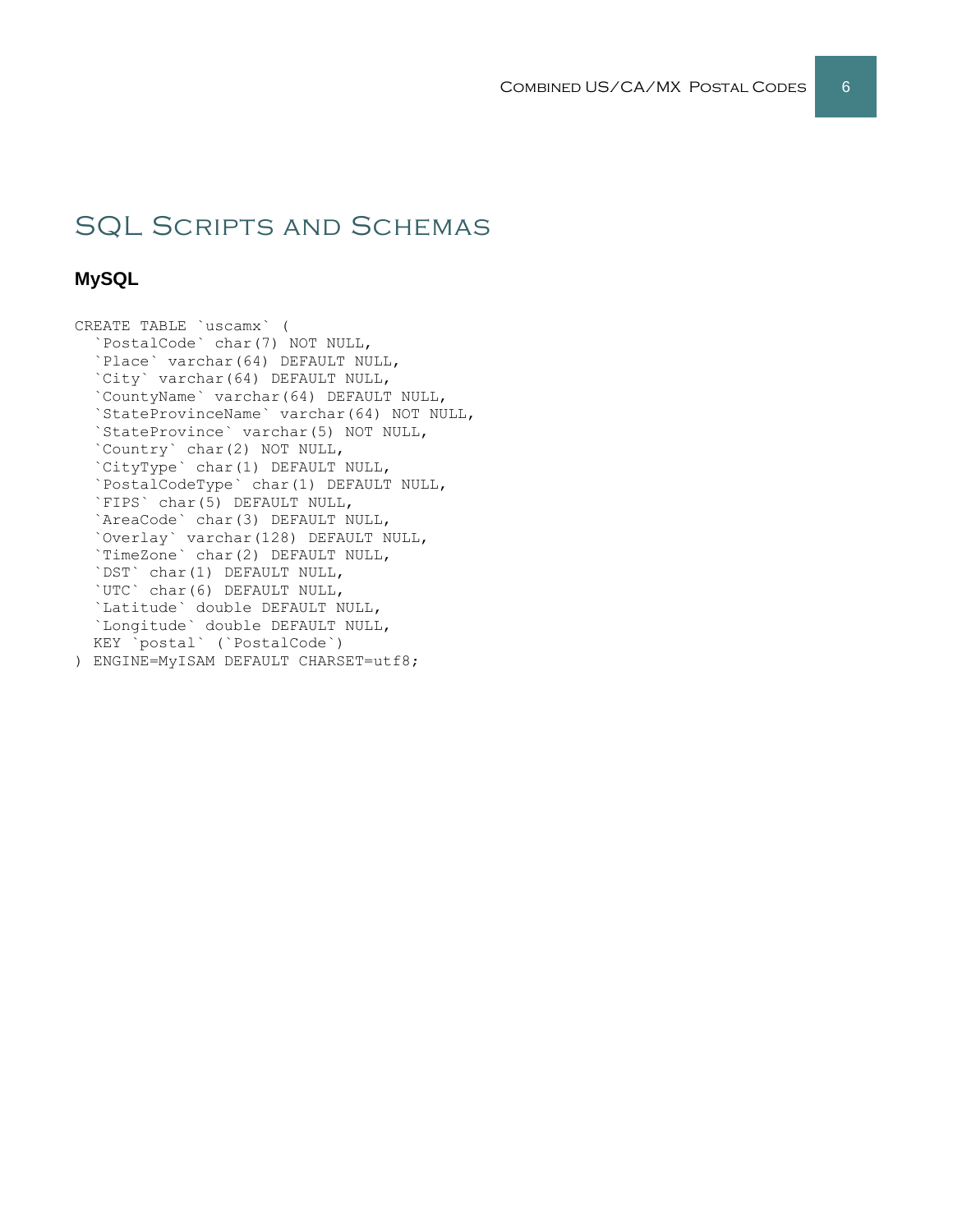## **Appendix A – State, province, and territory codes**

#### United States - States and territories

| AL<br>AΚ<br>AΖ<br>AR<br>CA<br>CO<br><b>CT</b><br>DE<br>DC<br><b>FL</b><br>GА | Alabama<br>Alaska<br>Arizona<br>Arkansas<br>California<br>Colorado<br>Connecticut<br>Delaware<br>District of Columbia<br>Florida<br>Georgia | <b>NJ</b><br><b>NM</b><br><b>NY</b><br><b>NC</b><br><b>ND</b><br>OH.<br>OK<br><b>OR</b><br>PA<br>R <sub>l</sub><br><b>SC</b> | New Jersey<br><b>New Mexico</b><br>New York<br>North Carolina<br>North Dakota<br>Ohio<br>Oklahoma<br>Oregon<br>Pennsylvania<br>Rhode Island<br>South Carolina |  |  |
|------------------------------------------------------------------------------|---------------------------------------------------------------------------------------------------------------------------------------------|------------------------------------------------------------------------------------------------------------------------------|---------------------------------------------------------------------------------------------------------------------------------------------------------------|--|--|
| HI                                                                           | Hawaii                                                                                                                                      | <b>SD</b>                                                                                                                    | South Dakota                                                                                                                                                  |  |  |
| ID                                                                           | Idaho                                                                                                                                       | <b>TN</b>                                                                                                                    | Tennessee                                                                                                                                                     |  |  |
| IL.                                                                          | Illinois                                                                                                                                    | <b>TX</b>                                                                                                                    | Texas                                                                                                                                                         |  |  |
| IN                                                                           | Indiana                                                                                                                                     | UT                                                                                                                           | Utah                                                                                                                                                          |  |  |
| IA                                                                           | lowa                                                                                                                                        | VT<br>VA                                                                                                                     | Vermont                                                                                                                                                       |  |  |
| KS<br>KY                                                                     | Kansas                                                                                                                                      | <b>WA</b>                                                                                                                    | Virginia                                                                                                                                                      |  |  |
| LA                                                                           | Kentucky<br>Louisiana                                                                                                                       | WV                                                                                                                           | Washington<br>West Virginia                                                                                                                                   |  |  |
| ME                                                                           | Maine                                                                                                                                       | WI                                                                                                                           | Wisconsin                                                                                                                                                     |  |  |
| MD                                                                           | Maryland                                                                                                                                    | WY.                                                                                                                          | Wyoming                                                                                                                                                       |  |  |
| MA                                                                           | Massachusetts                                                                                                                               | <b>AS</b>                                                                                                                    | American Samoa <sup>1</sup>                                                                                                                                   |  |  |
| МI                                                                           | Michigan                                                                                                                                    | <b>FM</b>                                                                                                                    | Micronesia                                                                                                                                                    |  |  |
| MN.                                                                          | Minnesota                                                                                                                                   | GU                                                                                                                           | Guam                                                                                                                                                          |  |  |
| <b>MS</b>                                                                    | Mississippi                                                                                                                                 | MH                                                                                                                           | <b>Marshall Islands</b>                                                                                                                                       |  |  |
| <b>MO</b>                                                                    | Missouri                                                                                                                                    | MP                                                                                                                           | Northern Mariana Islands <sup>2</sup>                                                                                                                         |  |  |
| МT                                                                           | Montana                                                                                                                                     | <b>PW</b>                                                                                                                    | Palau                                                                                                                                                         |  |  |
| <b>NE</b>                                                                    | Nebraska                                                                                                                                    | <b>PR</b>                                                                                                                    | <b>Puerto Rico</b>                                                                                                                                            |  |  |
| <b>NV</b>                                                                    | Nevada                                                                                                                                      | UM                                                                                                                           | Minor Islands                                                                                                                                                 |  |  |
| NΗ                                                                           | New Hampshire                                                                                                                               | VI                                                                                                                           | Virgin Islands                                                                                                                                                |  |  |
| Canada - Provinces and territories                                           |                                                                                                                                             |                                                                                                                              |                                                                                                                                                               |  |  |
| AB                                                                           | Alberta                                                                                                                                     | <b>NU</b>                                                                                                                    | Nunavut <sup>3</sup>                                                                                                                                          |  |  |
| <b>BC</b>                                                                    | <b>British Columbia</b>                                                                                                                     | ON                                                                                                                           | Ontario                                                                                                                                                       |  |  |
| ΜВ                                                                           | Manitoba                                                                                                                                    | <b>PE</b>                                                                                                                    | <b>Prince Edward Island</b>                                                                                                                                   |  |  |
| NB.                                                                          | New Brunswick                                                                                                                               | QC                                                                                                                           | Quebec <sup>4</sup>                                                                                                                                           |  |  |
| NL                                                                           | Newfoundland and Labrador <sup>5</sup>                                                                                                      | <b>SK</b>                                                                                                                    | Saskatchewan                                                                                                                                                  |  |  |
| NΤ                                                                           | <b>Northwest Territories</b>                                                                                                                | YT                                                                                                                           | Yukon                                                                                                                                                         |  |  |
| <b>NS</b>                                                                    | Nova Scotia                                                                                                                                 |                                                                                                                              |                                                                                                                                                               |  |  |
| <b>Mexico - States and territories</b>                                       |                                                                                                                                             |                                                                                                                              |                                                                                                                                                               |  |  |
| AGS                                                                          | <b>AGUASCALIENTES</b>                                                                                                                       | <b>MOR</b>                                                                                                                   | <b>MORELOS</b>                                                                                                                                                |  |  |
| <b>BC</b>                                                                    | <b>BAJA CALIFORNIA</b>                                                                                                                      | <b>NAY</b>                                                                                                                   | <b>NAYARIT</b>                                                                                                                                                |  |  |
|                                                                              |                                                                                                                                             |                                                                                                                              |                                                                                                                                                               |  |  |

*1 COMMON LANGUAGE® abbreviation for American Samoa is AM*

*3 COMMON LANGUAGE® abbreviation for Nunavut is VU*

l

*4 COMMON LANGUAGE® abbreviation for Quebec is PQ*

*5 COMMON LANGUAGE® abbreviation for Newfoundland and Labrador is NF*

*<sup>2</sup> COMMON LANGUAGE® abbreviation for Northern Mariana Islands is NN*